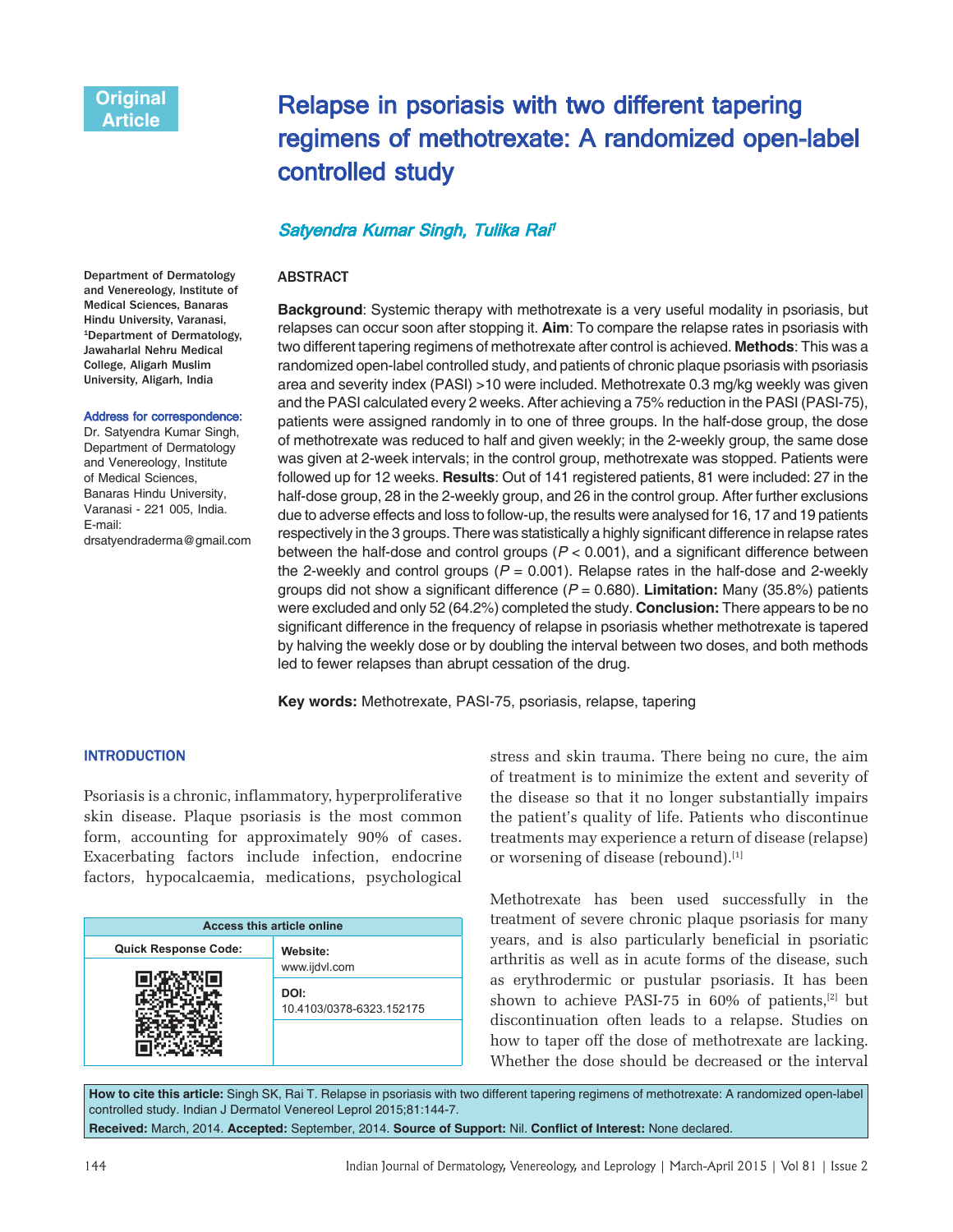between two doses increased is not clear. The present study attempts to look at the relapse rates in psoriasis with two different tapering regimens of methotrexate after achieving PASI-75. We were unable to find any previous published studies that addressed this question.

# **METHODS**

The study was designed as a randomized open-label controlled trial and approved by the Institutional Ethics Committee. It was conducted at the Department of Dermatology and Venereology, Institute of Medical Sciences, Banaras Hindu University, a tertiary health care centre in Varanasi, from September 2010 to April 2012. No blinding was attempted and patients bought their own medication. The sample size was determined by presuming a relapse rate of 50% after achieving PASI-75 in the control group wherein treatment was stopped abruptly, and 10% in the other two groups. The level of significance was taken as 5% and the power of the test was 90%. Taking a one-to-one ratio in each group, the minimum sample size was found to be 25 for each group.

Inclusion criteria were: patients with severe psoriasis of age 18 to 65 years, PASI >10, no topical treatment 7 days prior and no systemic treatment in the 30 days prior to inclusion, and a cumulative dose of methotrexate <1 g. Exclusion criteria were: pregnancy, lactation, alcohol dependence, a history of jaundice, hemoglobin <8 g/dl, total leukocyte count <4000 cells/mm3 , platelet count <1 lakh/mm3 , lymphocyte count <1500 cells/ mm3 , liver transaminases >100 U/ml, renal disease, tuberculosis, immunosupression, and patients who did not seem to understand instructions.

Methotrexate was prescribed in a dose of 0.3 mg/kg weekly to all patients till PASI-75 was achieved. Patients were asked to follow up every 2 weeks for 12 weeks and the PASI was determined at each visit by the same investigator. Complete blood counts and liver function tests were repeated every 2 weeks, and renal function tests every 2 months. Patients were also asked about other side effects of methotrexate like nausea, vomiting, black stools, oral ulceration, dry cough, and loss of appetite. In case of severe adverse effects, methotrexate was discontinued.

All subjects received the same treatment until they achieved PASI-75. Patients who did not achieve PASI-50 in 3 months were put on other systemic treatments and excluded, while those with scores between PASI-50 and PASI-75 at 3 months were treated till they achieved PASI-75. Those who achieved PASI-75 were allocated to one of the following groups according to a random number sequence that was generated by a colleague.

Half-dose group: The dose of methotrexate was reduced to half the original dose (1.5 mg/kg), weekly.

Two-weekly group: Methotrexate was advised at the same dose (0.3 mg/kg) but at every 2 weeks.

Control group: Methotrexate was discontinued.

All patients were followed up every 2 weeks for the next 3 months and evaluated for relapses, defined as a loss of 50% PASI improvement from the baseline (i.e, a return to PASI 37.5) in patients who had achieved a clinically meaningful response (PASI-75). Laboratory monitoring was also continued in the patients in the treatment groups.

# Statistical analysis

The various parameters observed were compared using Chi-square test for noncontinuous variables and analysis of variance (ANOVA) for continuous variables.

# RESULTS

A total of 141 patients of severe plaque psoriasis were registered, of whom 60 had to be excluded because of adverse effects or loss to follow-up [Figure 1]. Eighty-one patients were included: 27 in the half-dose group, 28 in the 2-weekly group, and 26 controls. Of these, only 16, 17 and 19 patients in the three groups respectively were included in the analysis, as the rest were again lost to follow-up or could not continue in the study due to adverse effects.

The groups were matched for age (mean  $\pm$  SD, 39.26 ± 15.98, 33.36 ± 12.82 and 38.64 ± 15.19 years respectively,  $P = 0.77$  and sex distribution  $(P = 0.57)$ . The mean duration of disease was  $10.40 + 3.86$  in the half-dose group, 9.76 + 3.99 in the 2-weekly group, and 7.68 + 3.00 in the control group. All three groups were also matched for severity of disease at the beginning of treatment (mean PASI  $\pm$  SD 19.90  $\pm$  10.64, 20.44  $\pm$  12.28 and 19.95  $\pm$  9.80 respectively,  $P = 0.98$ and  $F-value = 0.020$ .

All patients included reported on time for follow-up assessments. PASI-75 was attained at 4-30 weeks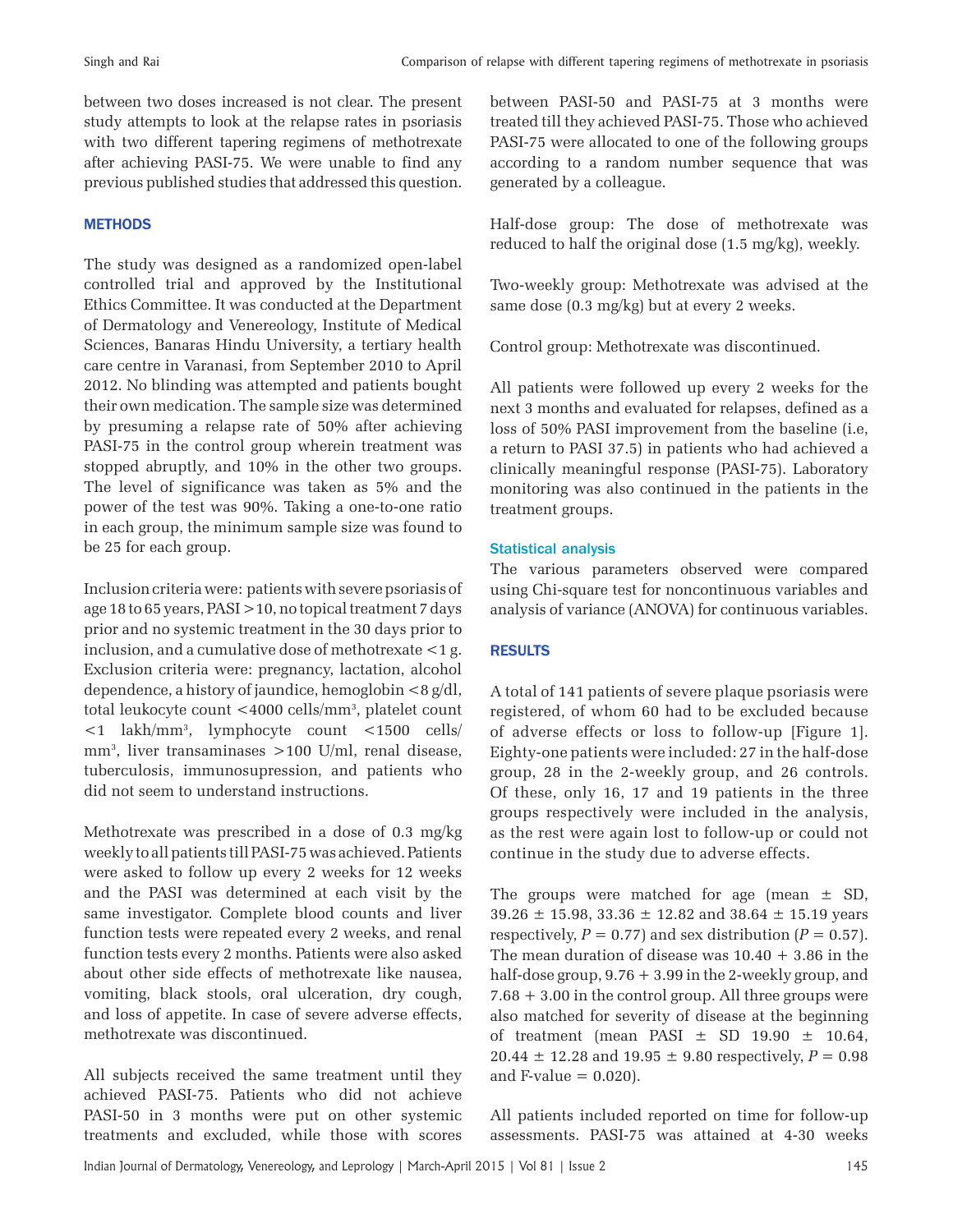

 **Figure 1: Flow of patients through the study**

(mean  $\pm$  SD, 9.48  $\pm$  4.17 weeks). The median period to achieve PASI-75 was 8 weeks in all three groups  $(\chi^2 = 0.33, df = 2, P = 0.89)$ . Two (12.5%) patients in the half-dose group, 3 (17.6%) in the 2-weekly group and 14 (73.7%) patients in the control group experienced relapses. There was no statistically significant difference in relapse rates between the half-dose and 2-weekly groups  $(P = 0.680)$ , but the difference between the half-dose and control groups was highly significant (*P* < 0.001). Relapse rates were also significantly different between the 2-weekly and control groups  $(P = 0.001)$ .

Adverse effects of methotrexate led to 12 patients in the two tapered dose groups being excluded. Nausea and vomiting were the most common side-effects (8 patients), mainly on the day of methotrexate administration, though in 2 patients they continued for 2–3 days. Oral folic acid (5 mg/day) improved the symptoms in 7 of these patients, but one had severe vomiting not controlled even with ondansetron injections, and methotrexate had to be stopped. Methotrexate was also discontinued in 4 patients who developed thrombocytopenia within 2 weeks; the platelet count subsequently normalized in these patients. Elevation of liver transaminases was seen in 12 patients, and methotrexate was stopped in 7 of these, since the increase was more than twice the baseline value. Two patients had mild elevations of serum bilirubin. There were no apparent common factors amongst the cases where methotrexate had to be discontinued due to side effects.

Another 12 patients were excluded due to side effects before being assigned to any of the study groups: Anemia with hemoglobin  $\langle 8 \text{ g/d} |$  (1 patient), serum bilirubin >30% above baseline (2), severe headache and weakness (2), elevated liver transaminases (5), and thrombocytopenia (2).

#### **DISCUSSION**

Relapses are common in psoriasis and patients may require maintenance therapy for long durations. The pattern of relapse varies, with some patients having early and frequent relapses while others may have long-term remissions with infrequent relapses. Data on the relapse patterns of psoriasis in India are scarce. In one Indian study, the duration of remissions varied widely from 2 weeks to 9 years, and 4% of patients never had complete remission.<sup>[3]</sup> Studies on cyclosporine in psoriasis found that 50–60% of patients relapsed 6 months after treatment withdrawal, $[4]$  and that the time to relapse depended on the severity of disease, the dose required to achieve clearance, and the extent of clearing achieved before termination of the drug.<sup>[5,6]</sup>

At the cellular level, post-therapeutic relapse of psoriasis has been found to be associated with a rapid influx of T-cells and inflammatory myeloid dendritic